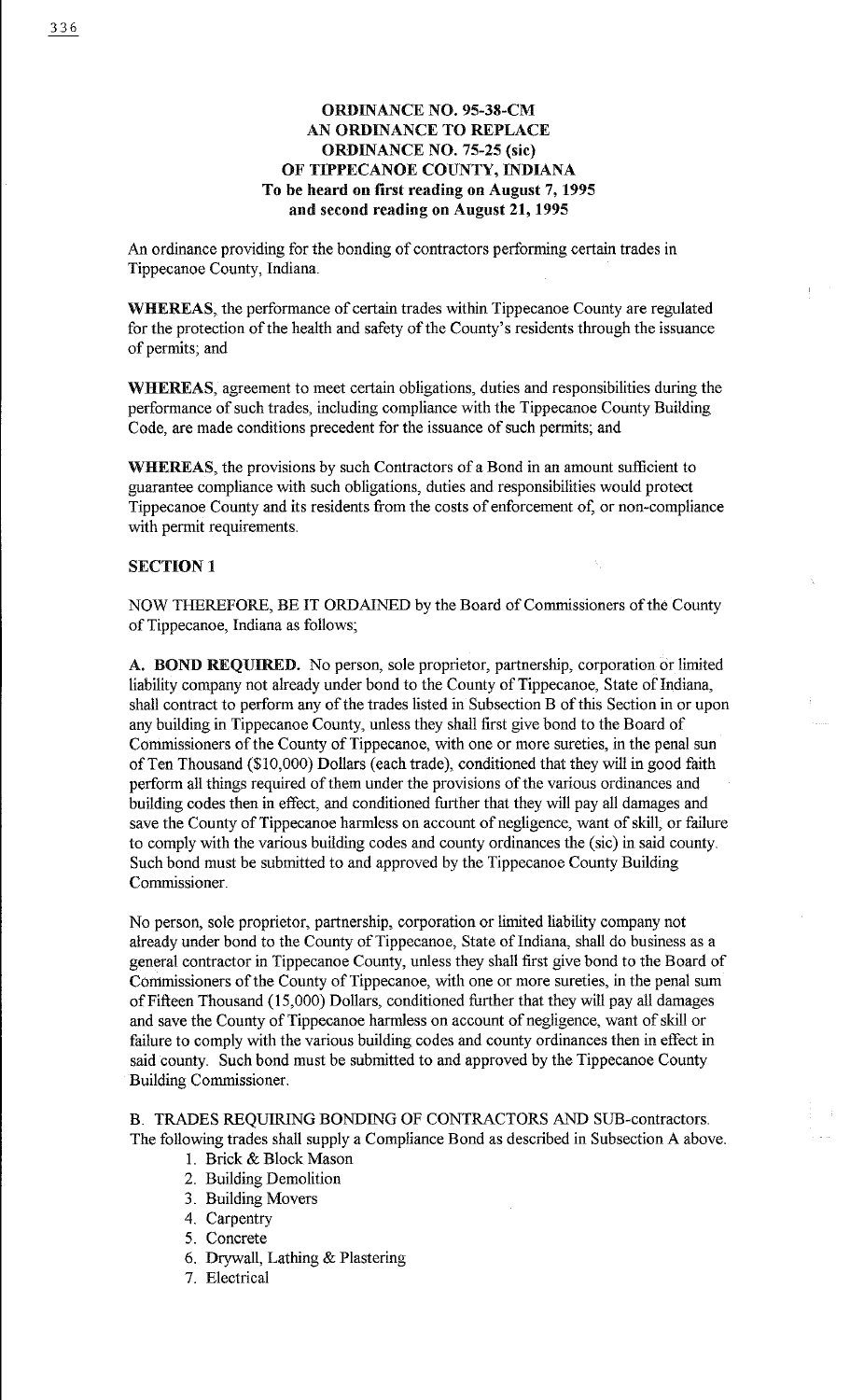- 9. Glazing
- 10. Heating & Air Conditioning
- 11. Insulation
- 12. Plumbing
- 13. Painting
- 14. Roofing
- 15. Siding
- 16. Sign Installation
- 17. Structural Iron
- 18. Swimming Pool Installation
- 19. Any other construction trade

C. PERMITS. No permit to perform the trades listed in Subsection B of this Section shall be issued unless a Compliance Bond is on file with the Tippecanoe County Building Commission.

### D. USE OF BOND.

1. Should Tippecanoe County be required to expend its funds in enforcing its ordinances pertaining to a permit against any contractor or sub-contractor whose Compliance Bond it holds, the County may seek reimbursement against that bond for its cost of enforcement.

2. Should Tippecanoe County be required to expend its funds to repair damages caused by non-compliance with its ordinances pertaining to a permit against any Contractor or Sub-Contractor whose Compliance Bond it holds, the County may seek reimbursement against the bond.

### E. REINSTATEMENT AND TERMINATION

1. Compliance Bonds shall be maintained in the full amount required by this ordinance. If the Bond, or a portion of it is used to reimburse the County for costs of enforcement or compliance, the Contractor or Sub-Contractor must replenish the Bond in the full amount and maintain it on an annual basis.

2. No bond shall be terminated without written notice to the County thirty (30) days before the termination date.

### SECTION<sub>2</sub>

Any Ordinance in conflict herewith is hereby repealed to the extent of such conflict.

#### SECTION<sub>3</sub>

This Ordinance shall be in full force and effective from and after its adoption, approval and publication as provided by law.

## ADOPTED AND PASSED BY THE BOARD OF COMMISSIONERS OF TIPPECANOE COUNTY, INDIANA, ON FIRST READING ON AUGUST 7, 1995.